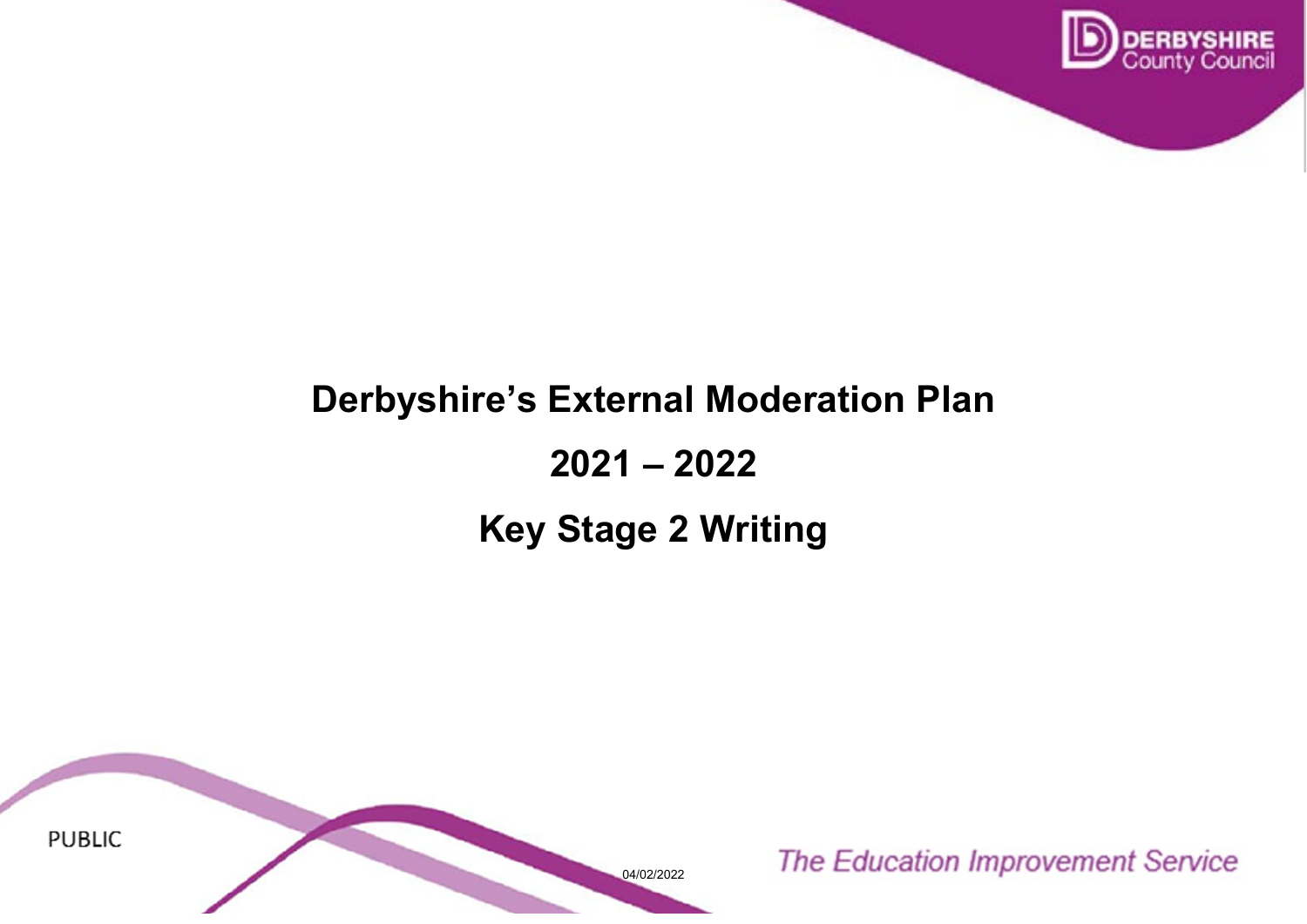

| Local authority name:   | <b>Derbyshire</b> |
|-------------------------|-------------------|
| Local authority number: | 830               |

#### **LA management of the moderation process**

Telephone (office) 01629 532736 532736

**PUBLIC** 

Email address [Nicola.Joanne.Smith@derbyshire.gov.uk](mailto:Nicola.Joanne.Smith@derbyshire.gov.uk)

| Details of the KS2 LA moderation manager                                         |                                            |  |
|----------------------------------------------------------------------------------|--------------------------------------------|--|
| <b>Name</b>                                                                      | <b>Julie Parker</b>                        |  |
| Job title                                                                        | Teaching, Learning & Assessment Consultant |  |
| Telephone (office)                                                               | 01629 532846                               |  |
| <b>Email address</b>                                                             | Julie.Parker@derbyshire.gov.uk             |  |
| Is the KS2 moderation manager new to post for the 2021 to 2022 assessment cycle? |                                            |  |
| Yes                                                                              |                                            |  |

| Who is strategically accountable for KS2 writing LA moderation in your authority? |                                       |
|-----------------------------------------------------------------------------------|---------------------------------------|
| <b>Name</b>                                                                       | Nicola Smith                          |
| Job title                                                                         | Senior Adviser for School Improvement |

04/02/2022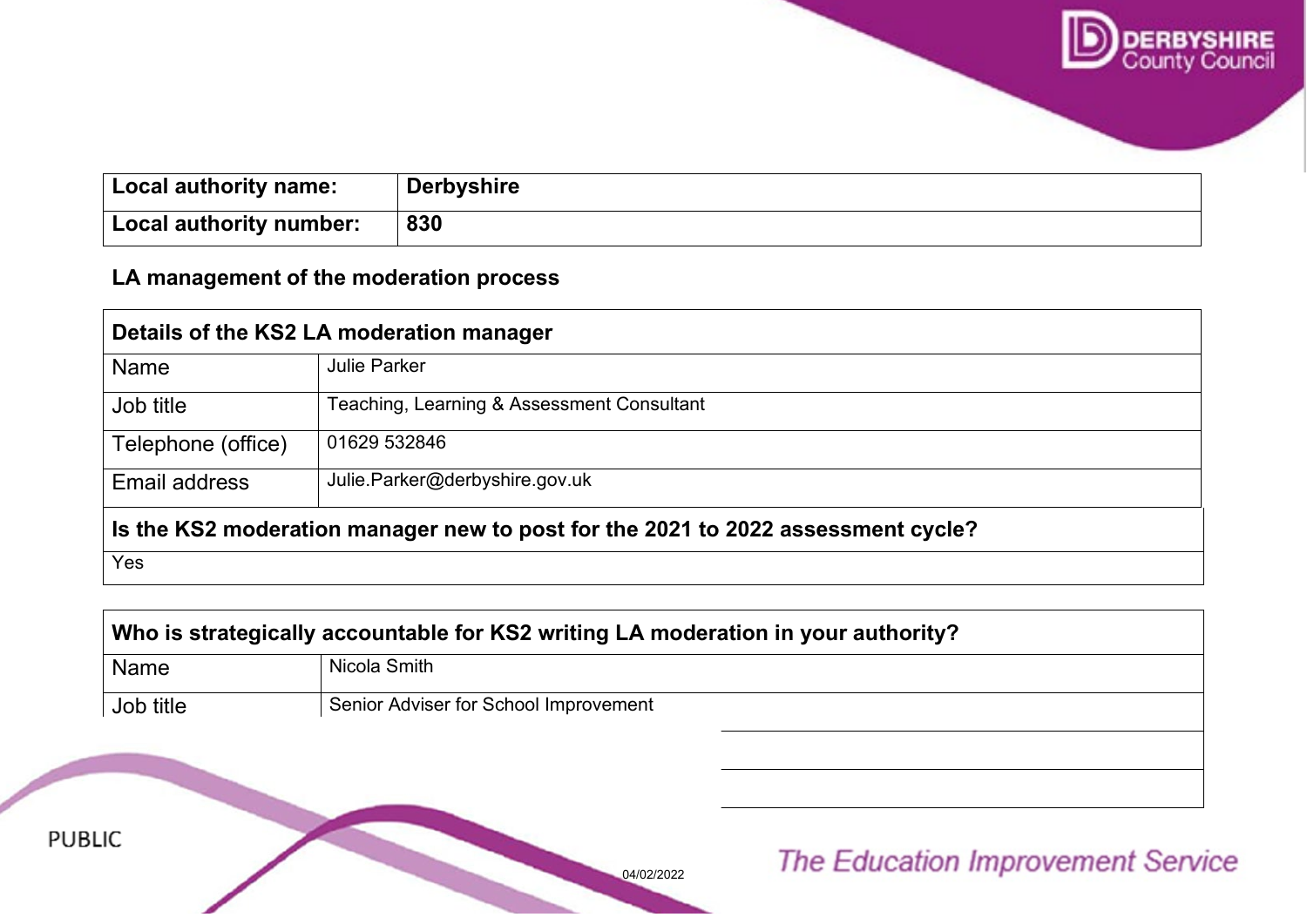

**Please note:** If the LA moderation manager is contracted to the authority through a third party or as an independent consultant, you must detail an LA accountable officer. This person must be an LA employee.

#### **How do you evaluate your moderation plan to support effective future planning?**

Evaluation forms completed by LA moderators, scrutinised and action points identified from feedback.

KS1 and KS2 moderation leaders meet to compare how plans were executed and to identify areas for improvement.

School feedback welcomed via email, telephone or during LA visits.

Scrutiny of completed Records of Visits also inform future planning.

Moderation Managers and Lead Moderators attended annual STA training and disseminate good practice advice.

#### **Please detail how any action points identified in STA's 2018 to 2019 feedback letter have been addressed.**

No STA visit in 2018-19.

**How do you ensure that you have current records to support identification of schools requiring a moderation visit? (for example, Ofsted category or inconsistencies in progress and attainment, NQTs, new to year 6)**

An electronic spreadsheet detailing every school and their date of moderation is kept centrally and maintained each subsequent year.

Schools are contacted in the autumn term to supply information regarding NQTs, New to Y6 and this is collated, and followed up if

**PUBLIC** 

04/02/2022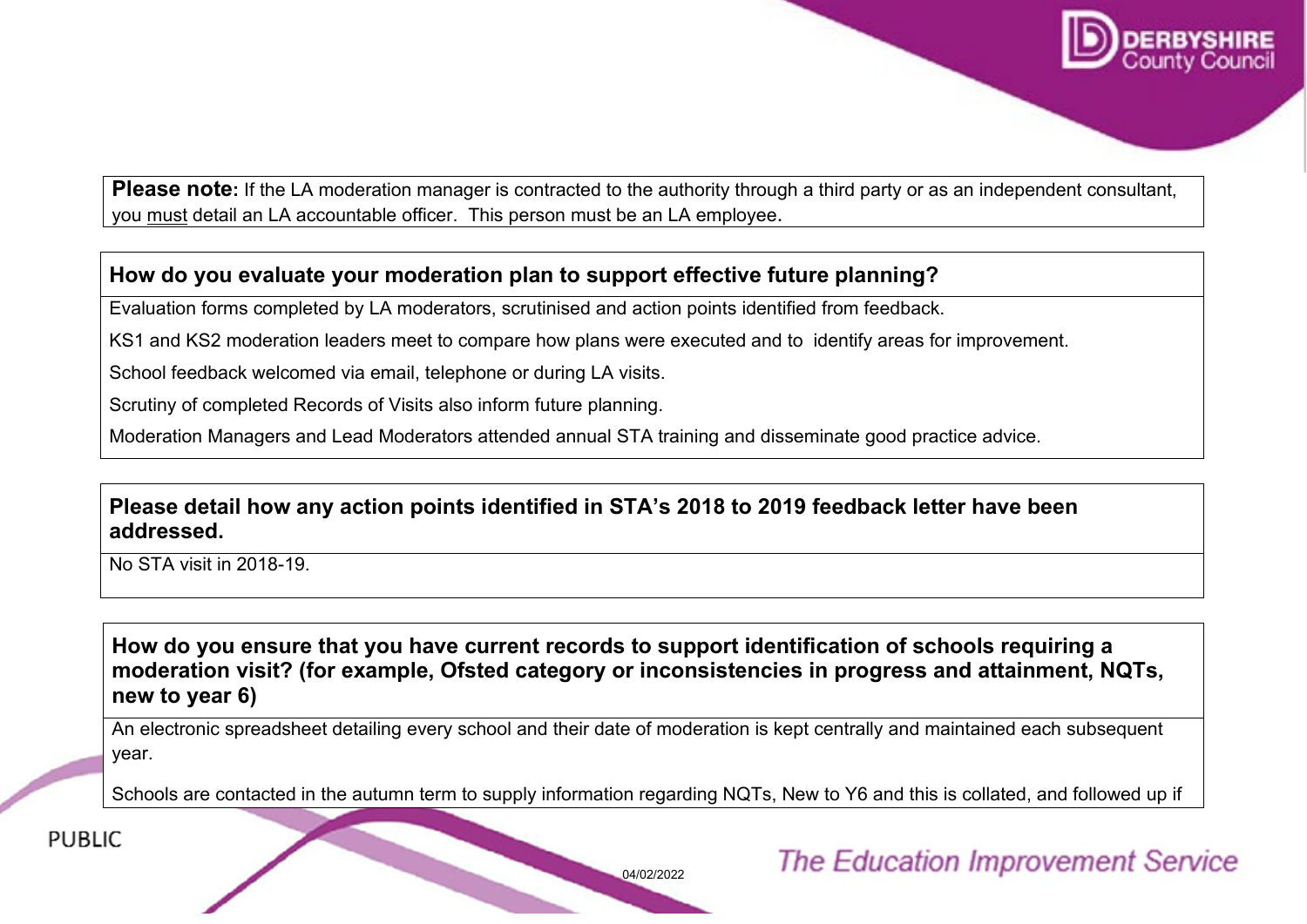

necessary later in the Autumn term.

Moderation manager reviews previous school data in order to identify inconsistencies in progress and attainment. Senior Advisers for School Improvement advise the Moderation Manager regarding requests to moderate schools in Ofsted categories.

Moderation Manager conducts a data analysis – check consistent data submission to moderation ROV, three year trends at both EXS and GDS. Also consistency between Reading and GPaS test data. Moderated school data compared with unmoderated schools in the County.

#### **Recruitment of LA moderators**

**Please detail the programme of training for LA moderators. You should include meetings, the training focus and dates.**

Recruitment of moderators through rigorous and transparent selection process which includes application, interview, a moderation / standardisation activity, and moderation visit scenarios – Autumn 2021

Standardisation activity for lead LA moderators 02.12.2021

Remote Moderator training day. Programme led by STA guidance, dissemination of national training materials, Derbyshire QA and appeals processes shared – 25.01.2022

Standardisation activity for all LA moderators 26.01.2022

Moderator team meeting and further training. Confirmation of moderation processes, FAQ session, focus on contacting schools selected for moderation – 12.05.2022

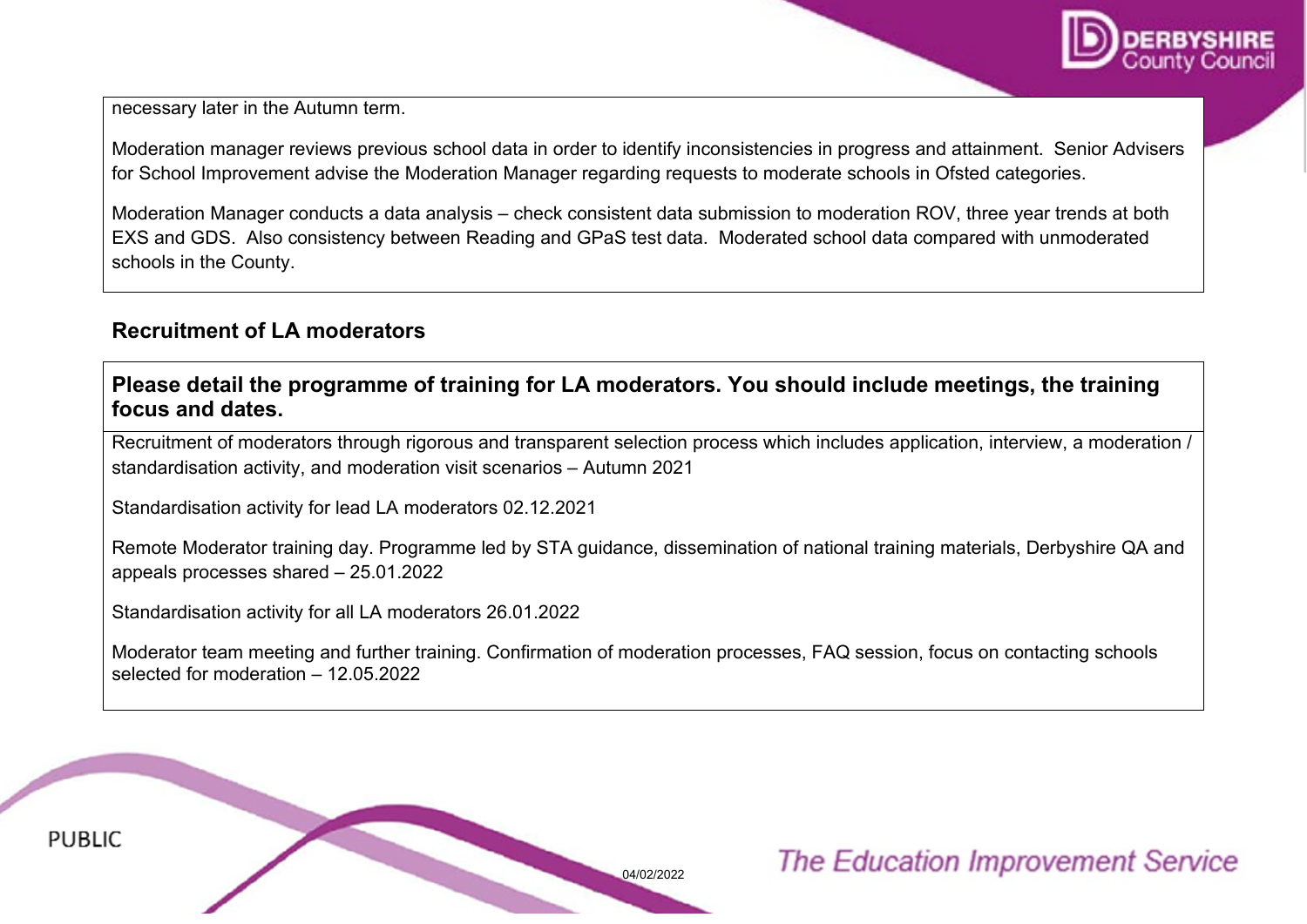

#### **Please detail the quality assurance process of LA moderators throughout the academic year. This should be with specific reference to school visits.**

All moderators are initially quality assured by their own headteachers and applications supported by their Chair of Governors.

All returning moderators have been interviewed for their post and have had an accompanied QA visit. New moderators are paired with experienced moderators during the Moderator Training day who acts as their mentor through the period of moderation.

All new moderators undertake a joint visit with LA moderators, or their mentor, for their first moderation visit in a school with a large cohort (who will be informed that two moderators will attend).

LA Consultants support all LA moderators to hold KS2 Writing Meet the Moderator events in their own schools, if required.

A programme of QA visits by the Moderation Manager, Lead Moderator and the Senior Adviser with responsibility for Assessment is undertaken during the Moderation window  $6<sup>th</sup>$  June – 28<sup>th</sup> June 2022

Scrutiny of records of visit after completion by LA moderators.

#### **How do you make schools aware of LA moderation processes for 2021to 2022?**

Assessment update newsletter emailed to all schools

KS1 and KS2 Moderation Arrangements Handbook emailed to all schools (Spring term 2022)

Locality and / or area headteacher meetings

Teaching, learning, and assessment briefings containing updated information regarding assessment (and moderation if

appropriate)

School and cluster moderation activities led by TLA consultants and LA moderators (bespoke offer)

**PUBLIC** 

04/02/2022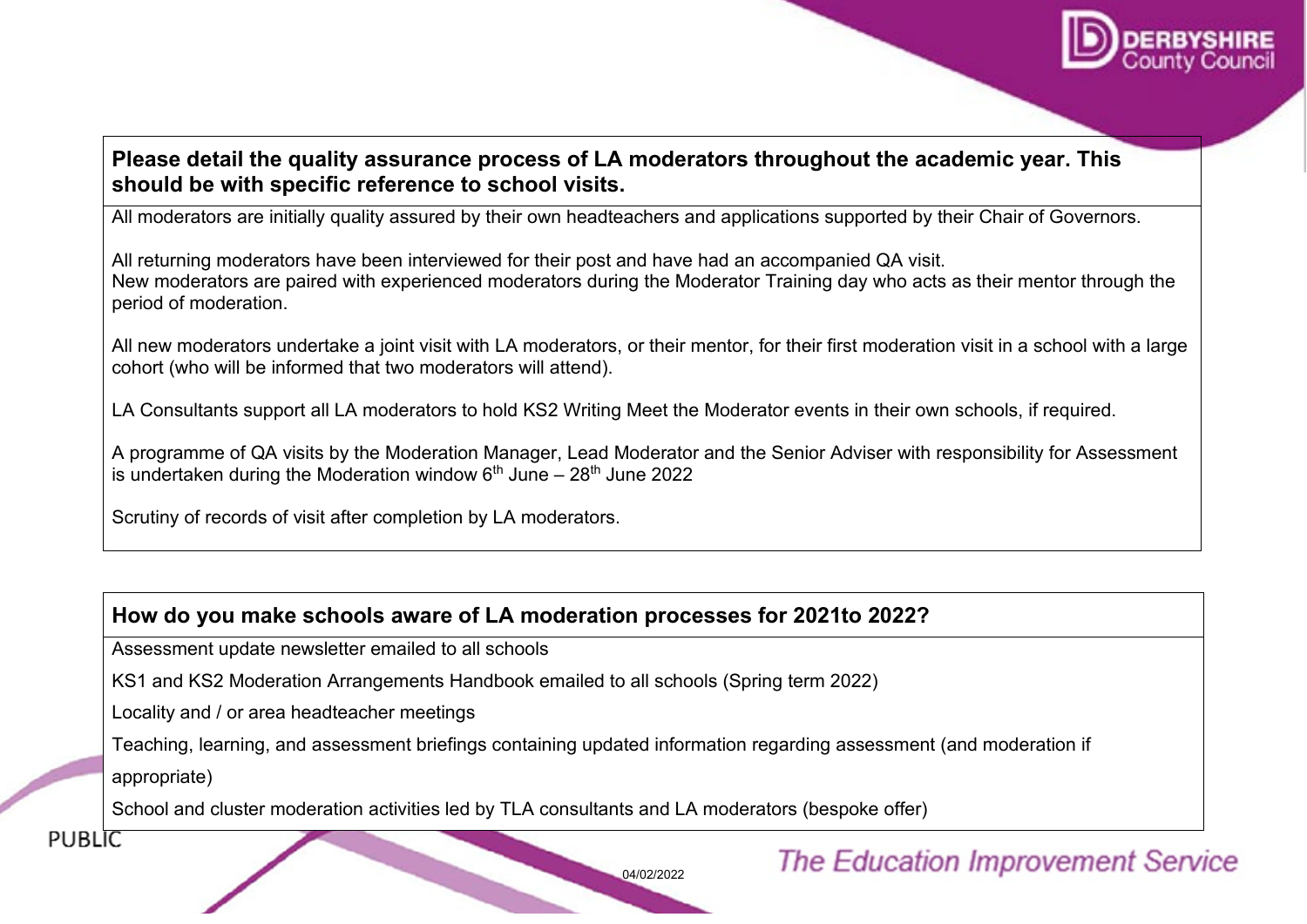

LA courses for Y6 teachers on preparation for end KS2 assessment including LA moderation processes. These courses include new to Y6, moderation of Y6 teacher assessment in writing including STA standardisation exercises. Moving from expected to working at greater depth in writing.

This booklet will also be uploaded to the DCC website.

#### **In advance of an external moderation visit**

#### **When does LA moderation take place? When and how will you inform selected schools that you are undertaking an external moderation visit in 2022?**

LA Moderation will take place between 6th June  $-28$ <sup>th</sup> June 2022.

Schools will be informed by secure email on the morning Friday 13<sup>th</sup> May 2022

#### **If moderation differs from the 'school visit' model (for example, cluster/warehouse moderation approach), how do you ensure the following essential requirements are met, and are effective:**

04/02/2022

- appropriate selection of the sample of pupils' work
- expansion of the sample as required
- professional discussion between moderator and year 6 teacher(s)
- full and accurate record of visit
- SLT sign off of moderated TA judgements
- Derbyshire Moderation does not differ from the 'school visit' model.

## **The Education Improvement Service**

**PUBLIC**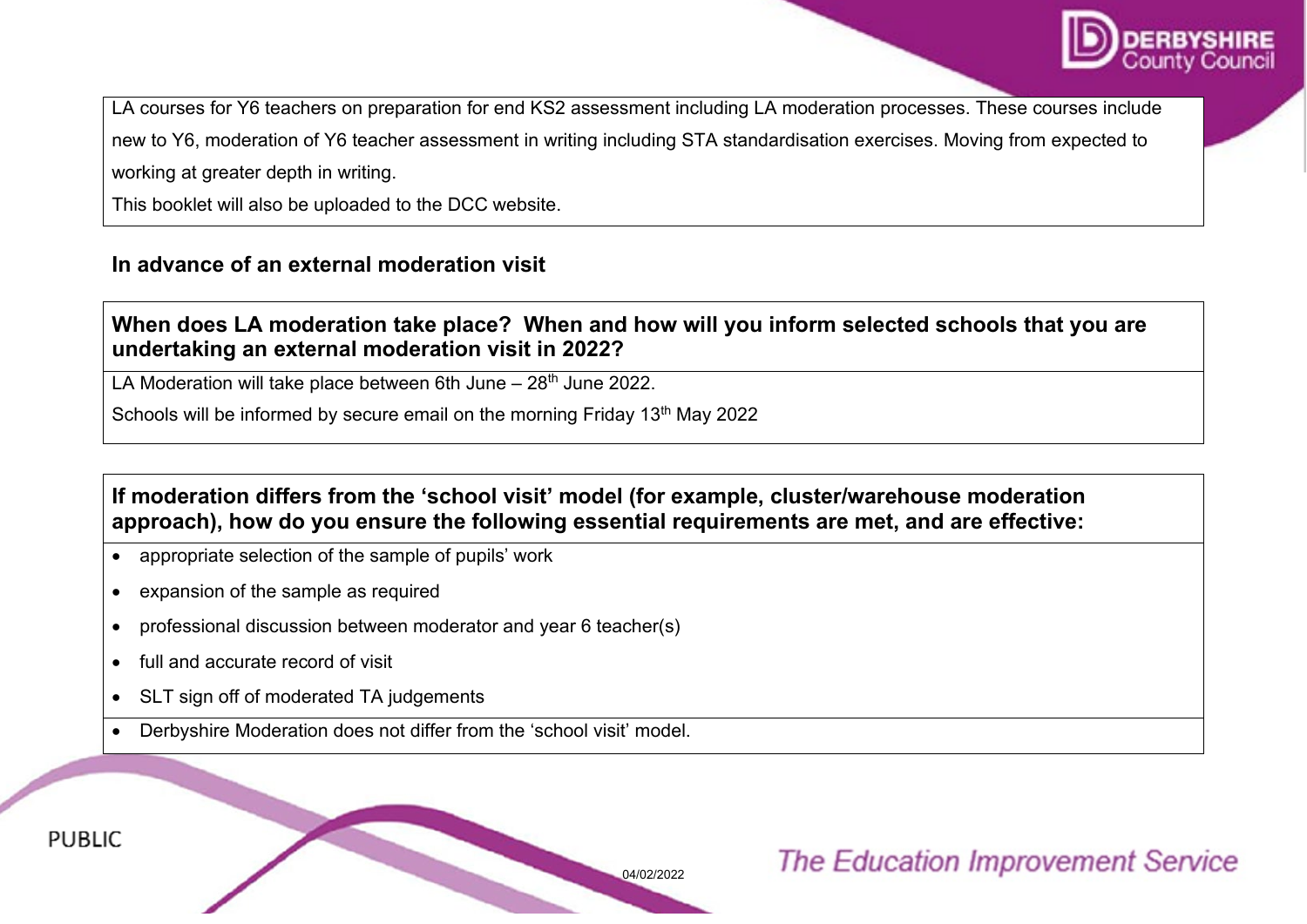

#### **During the external moderation visit**

#### **Please detail the LA process for selection of the sample of pupils' work and the organisational arrangements for LA moderators to follow (depending on the size / class arrangements within the school being visited).**

Moderators will select a sample of pupils to be moderated, chosen from a list provided by the school.

Responding to requests from many of our schools, schools are offered the opportunity, should they feel this is beneficial and does not create additional workload for staff, to securely email an anonymised TA list to their moderator who will inform the school of the selected pupils no more than 24 hours before the moderation visit. This is however not a requirement. In schools where a no notice moderation takes place, moderators will inform the school of the sample on the day of the visit. The sample size will be 15% of the cohort or a minimum of five children, if possible.

The sample of pupils chosen by the LA moderator must include all standards awarded within the TA framework across the cohort. This does not include pupils working within the pre-key stage standards or the Engagement Model.

Schools will be allocated one LA moderator except where large cohorts (more than one Y6 class) exist, or where a new Moderator is to be supported by their mentor or there is a need for the LA Moderation Manager to QA a moderator. In all occasions, schools will be given the names of all LA moderators in attendance when the moderator contacts the school to arrange the moderation visit. We aim to accommodate the wishes of the schools to be moderated and will attempt to make alternative arrangements if there is good reason for only one moderator to attend.

#### **Organisational arrangements to be shared with moderators**

During the external moderation visit LA external moderator(s) must:

• ensure that all individuals present at the external moderation visit are aware of each other's roles and responsibilities, especially if there is more than one LA external moderator

04/02/2022

- ensure that a clear timetable is agreed for the visit, including when teachers are required and when they can be released
- not dictate what schools' evidence should look like or how it is presented for an external moderation visit. In particular, LAs should not expect portfolios or checklists of evidence
- select a minimum sample of 15% of pupils from across the cohort or, in the case of a single class, a minimum of 5 pupils

**PUBLIC**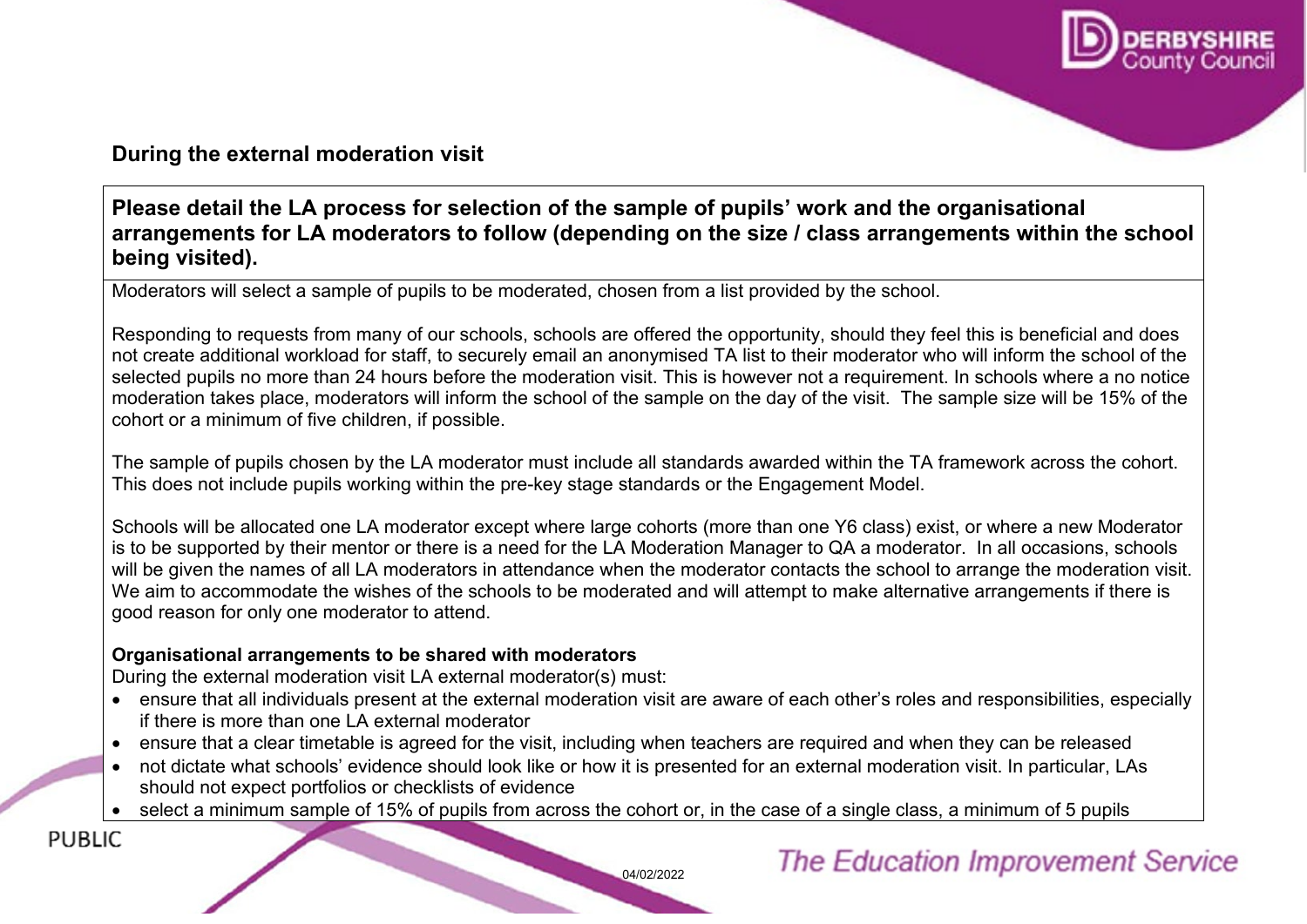

- review evidence for each pupil in the sample against the 'pupil can' statements from the TA framework within the standard awarded (including any preceding standards)
- hold a professional discussion with the year 6 teacher(s) to understand how the TA judgements have been reached and to discuss any gaps in evidence against the TA framework
- be satisfied that pupils' writing is independent by using the criteria in the KS2 Teacher Asessment Guidance, updated 2<sup>nd</sup> November 2021. If a pupil has received additional support, this should be clarified by the school. However, the provision of class learning aims and objectives does not constitute additional support
- request additional evidence and / or expand the sample if there is insufficient evidence or concern about the accuracy of a judgement. In certain cases, the sample may be expanded to include the whole cohort
- ensure that the school is aware of the LA appeals process
- report the school to STA's maladministration team via the NCA helpline on 0300 303 3013, if unable to validate judgements due to a systematic lack of evidence
- refer to the KS2 exemplification materials if quidance is required when reviewing evidence
- If the school TA judgements are accepted in full by the LA external moderators, any pupils that the school and the LA external moderators agree demonstrate the potential to meet the next standard (before the data submission deadline) can have evidence internally moderated by the school without the need for a LA review
- If the school TA judgements are not fully accepted by the LA external moderators, any pupils that the school and the LA external moderators agree demonstrate the potential to meet the next standard (before the data submission deadline) must have evidence reviewed by the LA before final submission of the TA data.

**Moderation requires a professional discussion between teachers and moderator(s) to establish whether the teachers' judgements are in line with national standards. How do you ensure that schools fully engage with this element of the moderation process? How does this fit with the other statutory requirements of the school moderation visit?**

Schools will be asked to provide a quiet area to conduct the external moderation visit. They will be asked to provide samples of pupils' day-to-day classwork or any other information reasonably required to demonstrate each of the 'pupil can' statements within the standard awarded.

LA external moderators will, during their telephone call to arrange the moderation visit, strongly encourage schools to release Y6 teachers for all, or part of, the visit for a professional discussion of the evidence presented.

Wherever possible LA external moderators will initially ask the class teacher to conduct a joint moderation with them for a pupil<br>PUBLIC

04/02/2022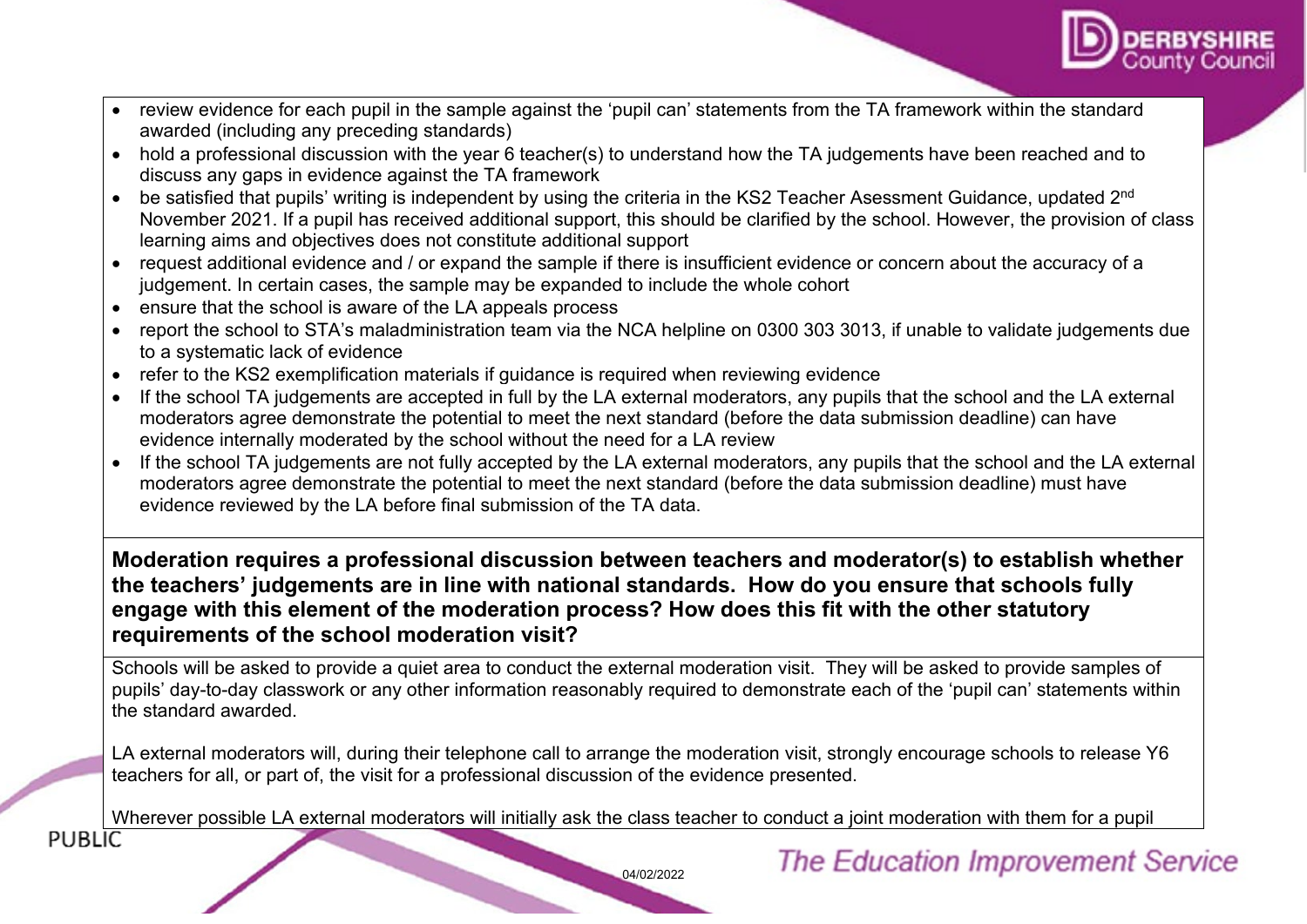

working at EXS and one pupil working at GDS from the selected sample and will conduct the first stages of the professional discussion during this time.

To confirm that a pupil within the sample has met the specified standards within the interim TA framework, the LA external moderator(s) will review the presented pupil's work and hold a professional discussion with the year 6 teacher(s)/SLT.

LA external moderators will ensure teachers are aware that pupil's work must show that they consistently demonstrate attainment in line with the wording of all the 'pupil can' statements within the standard they have been awarded, taking account of any qualifiers. They will clarify that this does not mean that the pupil must demonstrate the 'pupil can' statements 100% of the time. Teachers will be encouraged to discuss this with the LA external moderator(s), with reference to the pupil's work.

The teacher and LA external moderator(s) must be confident that the pupil meets all the 'pupil can' statements in the preceding standards, but there is no requirement to produce specific evidence for them. It is likely that the pupil's work for the standard they have been awarded will also evidence the 'pupil can' statements in the preceding standard(s).

LA external moderators may refer to the KS2 exemplification material if guidance is required when undertaking an external moderation visit. They are aware that if teachers are confident in their judgements, there is no requirement to refer to the exemplification material.

If there is insufficient evidence from pupils' work to support teachers' judgements, the LA external moderator(s) will request to see other examples and potentially expand the sample. Following this, if there is a systematic lack of evidence to support TA judgements, this must be reported to STA as maladministration by contacting the NCA helpline on 0300 303 3013.

LA external moderators will provide formal feedback to the headteacher or a representative of the senior leadership team. This feedback will include:

- Explanation of the process for how the LA will carry out any agreed re-moderation of pupil evidence
- a discussion of the completed LA record of the visit, which includes:
	- the agreed validated judgements for all moderated pupils
	- any revised judgements if the LA external moderator(s) judged that there was insufficient evidence for the standard awarded, or if the LA external moderator(s) considered the pupil to be working at a higher standard
	- any decisions that the school intends to appeal

**PUBLIC** 

any concerns that require further action by the school or LA (such as a re-visit)

## **The Education Improvement Service**

04/02/2022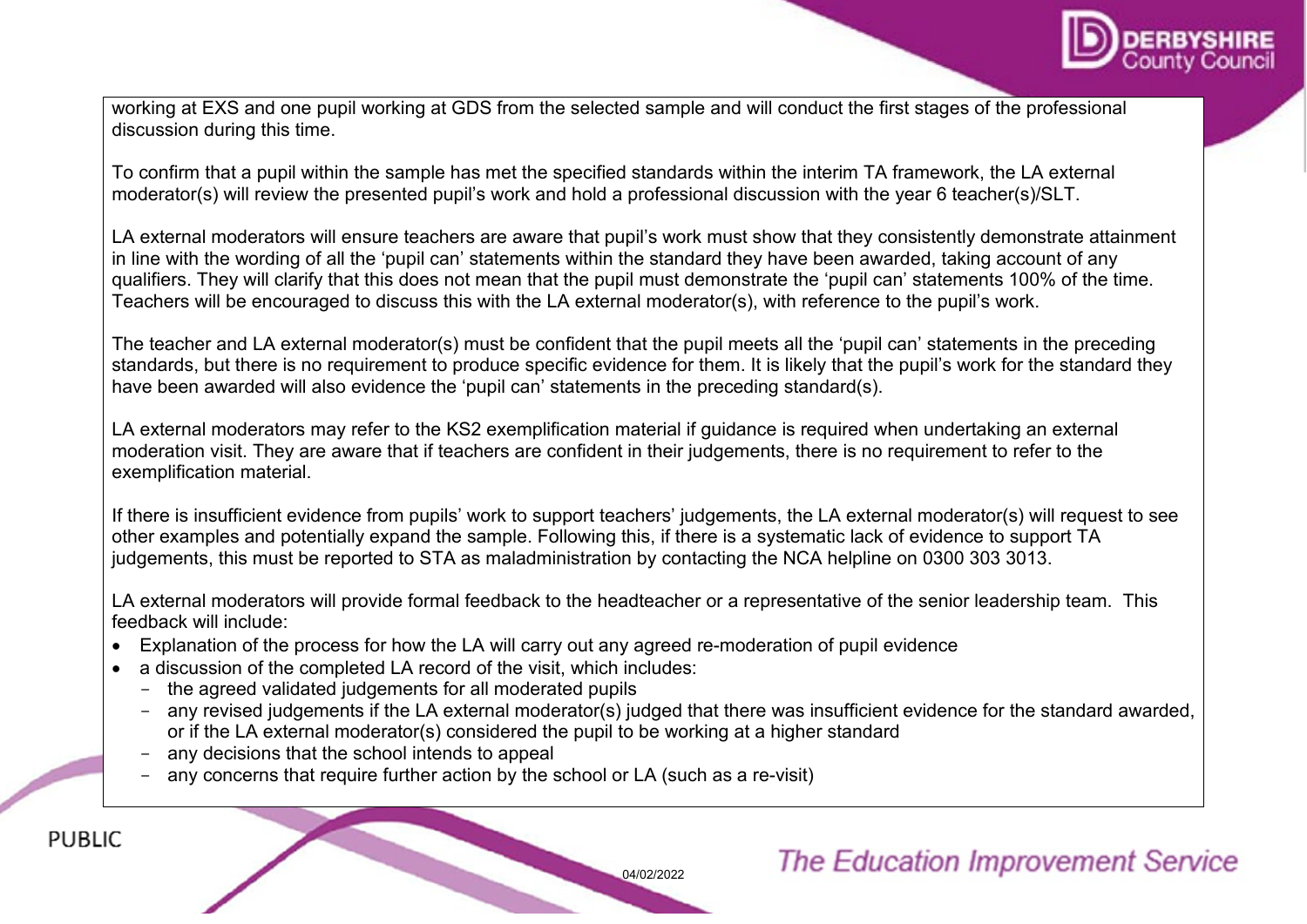

#### **End of an external moderation visit**

#### **What is the LA process for recording the outcomes of the visit and any future actions? What is the sign off process for the visit?**

All LA external moderators will complete a written Record of Visit (ROV) summarising their conclusions and noting agreement, or otherwise, by the moderated school staff.

Sufficient evidence for each child and the school's intention to appeal the decision will be recorded. This ROV will be signed and dated by the moderator and the Headteacher or member of the SLT. This ROV will then be photocopied with the original returned to the LA and a copy left with the moderated school. The Moderator will then send the completed ROV to the LA Moderation Manager.

The LA external moderator is required to inform the LA Moderation manager if there are any issues/future actions arising from each individual moderation visit. This is then referred on to the Senior Advisor with responsibility for Assessment to follow up.

#### **Data submission**

#### **LAs must have an established data validation process. Please detail how your LA will validate submitted TA data.**

The Derbyshire Data Team provide a spreadsheet of the submitted data to the Moderation Manager. Data recorded on the Record of Visits is checked against the school submitted data, provided by the Derbyshire Data Team. Any anomalies noted are then discussed with the moderator and the Headteacher of the school.

Data is also reviewed at EXS and GDS standards over three years to establish any anomalies. Reading, Writing and GPaS data is also compared at both EXS and GDS standards for all schools.

04/02/2022

## **The Education Improvement Service**

**PUBLIC**